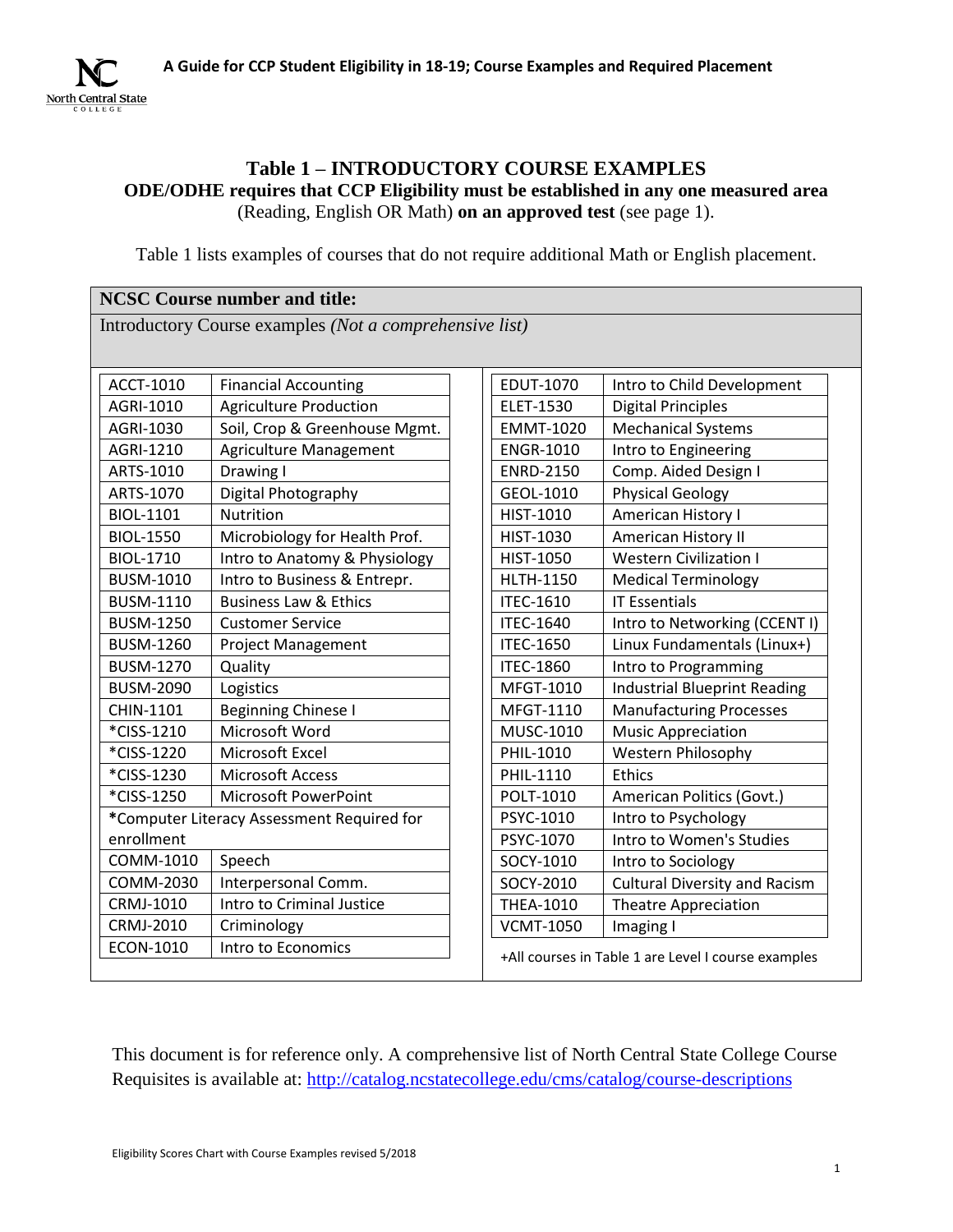

# **Table 2 - ENGLISH COURSEWORK PLACEMENT REQUIREMENTS**

| <b>NCSC Course number and title:</b>   | <b>Assessment Type:</b>         | <b>Required Section and Scores:</b> |                    |
|----------------------------------------|---------------------------------|-------------------------------------|--------------------|
|                                        | $ACT$ (*By date taken)          | Reading                             | English            |
| <b>ENGL-1010 English Composition I</b> | $*$ If taken on or after 2/2/16 | 21                                  | 18                 |
|                                        | *If taken before 2/2/16         | 18                                  | 22                 |
|                                        | <b>ACCUPLACER NEXT GEN.</b>     | Reading                             | <i>WritePlacer</i> |
|                                        |                                 | 250                                 | 5                  |
|                                        | <b>ACCUPLACER CLASSIC</b>       | Reading                             | Sentence Skills    |
|                                        |                                 | 80                                  | 88                 |
|                                        | <b>COMPASS</b>                  | Reading                             | e-Write            |
|                                        |                                 | 80                                  | 8                  |

| <b>NCSC Course number and title:</b><br>(Other English course examples) | <b>Prerequisite(s):</b>                                    |
|-------------------------------------------------------------------------|------------------------------------------------------------|
| <b>ENGL-1030 English Composition</b>                                    | Required Prerequisite(s): Take ENGL-1010; Minimum Grade C- |
| <b>ENGL-2050 American Lit L</b>                                         | Required Prerequisite(s): Take ENGL-1030; Minimum Grade C- |
| ENGL-2180 British Lit I                                                 | Required Prerequisite(s): Take ENGL-1030; Minimum Grade C- |
| <b>ENGL-2150 Technical Writing</b>                                      | Required Prerequisite(s): Take ENGL-1010; Minimum Grade C- |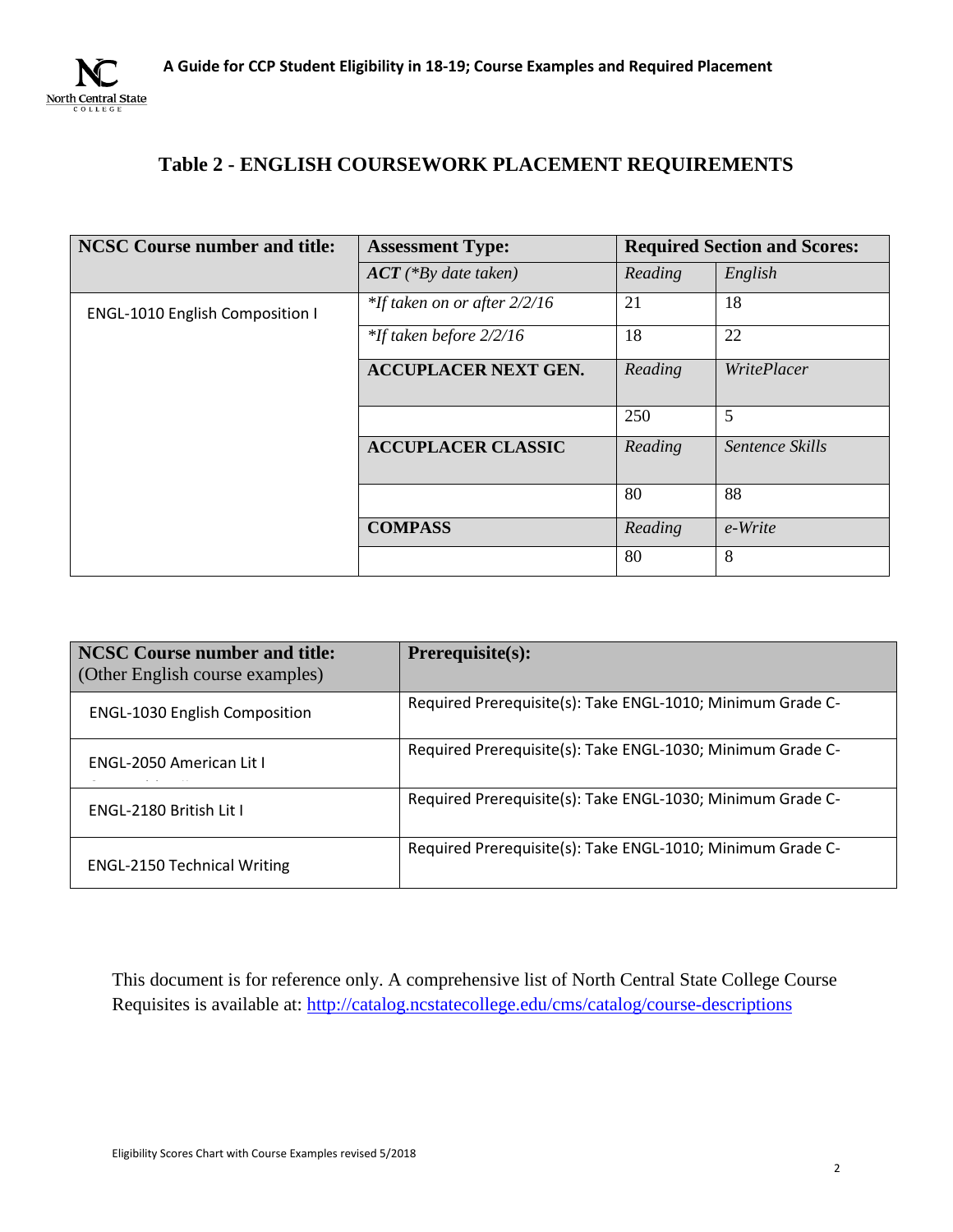

## **Table 3 - MATHEMATICS COURSEWORK PLACEMENT REQUIREMENTS**

| <b>NCSC Course number and title:</b> | <b>Assessment Type:</b>             | <b>Required Section and Scores:</b> |                    |
|--------------------------------------|-------------------------------------|-------------------------------------|--------------------|
|                                      | <b>ACT</b>                          | Math                                |                    |
| MATH-1110 College Algebra            |                                     | 22                                  |                    |
|                                      | <b>ACCUPLACER NEXT</b><br>GEN.      | Advanced Algebra                    |                    |
|                                      |                                     | 250                                 |                    |
| STAT-1010 Probability & Statistics   | <b>ACCUPLACER</b><br><b>CLASSIC</b> | Elementary Algebra                  | College Level Math |
|                                      |                                     | 58<br><b>AND</b>                    | 30                 |
|                                      | <b>COMPASS</b>                      | Algebra                             |                    |
|                                      |                                     | 52                                  |                    |

| <b>NCSC Course Number and Title:</b> | <b>Assessment Type:</b>             | <b>Required Section and Scores:</b>                |                    |
|--------------------------------------|-------------------------------------|----------------------------------------------------|--------------------|
|                                      | <b>ACT</b>                          | Math                                               |                    |
| MATH-1130 Trigonometry               |                                     | 26 (or MATH 1110<br>with a minimum<br>grade of C-) |                    |
|                                      | <b>ACCUPLACER NEXT</b><br>GEN.      | Advanced Algebra                                   |                    |
|                                      |                                     | 263                                                |                    |
|                                      | <b>ACCUPLACER</b><br><b>CLASSIC</b> | Elementary Algebra                                 | College Level Math |
|                                      |                                     | 58<br><b>AND</b>                                   | 55                 |
|                                      | <b>COMPASS</b>                      | Algebra                                            | College Algebra    |
|                                      |                                     | 52<br><b>AND</b>                                   | 46                 |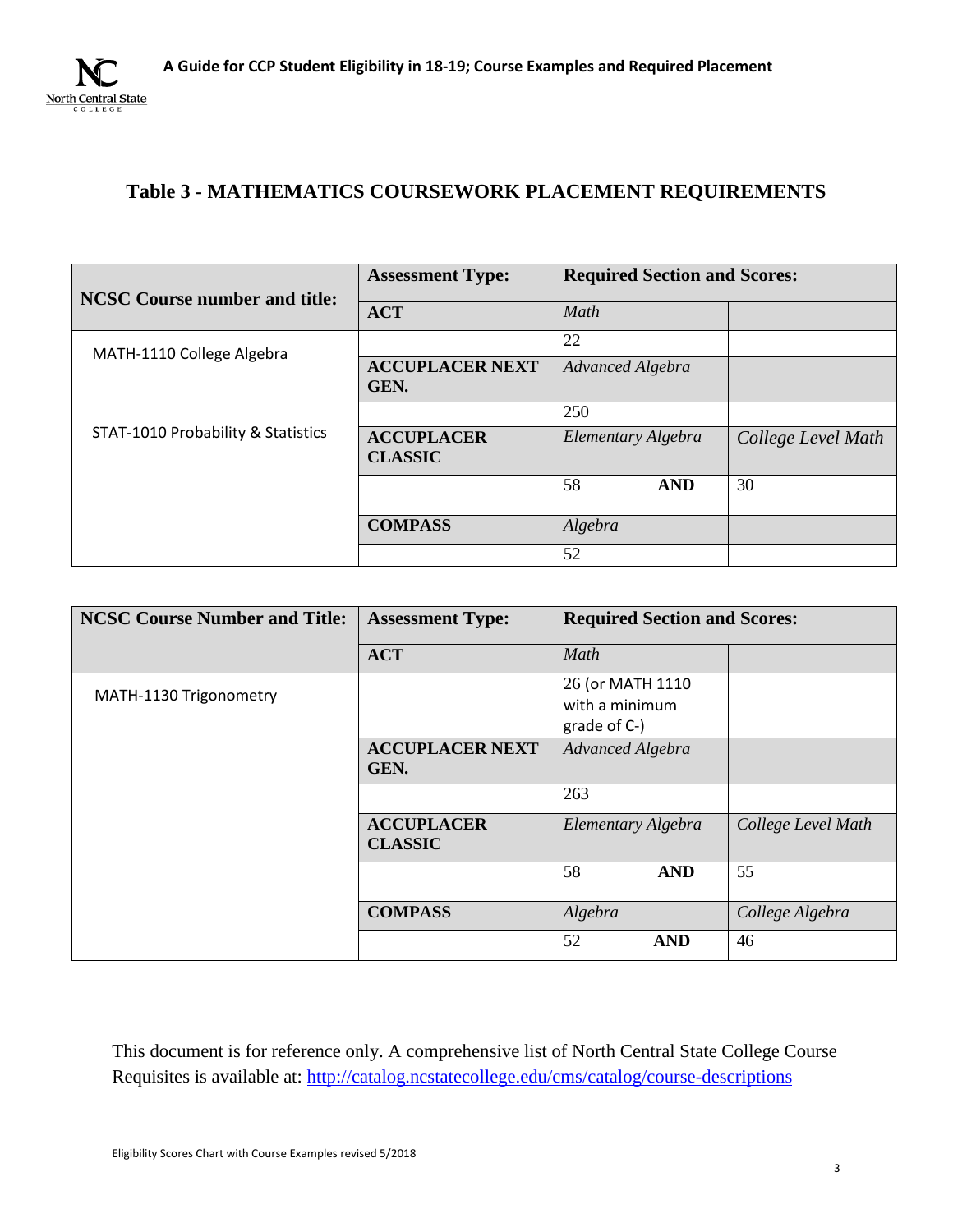

## **Table 3 - MATHEMATICS COURSEWORK PLACEMENT REQUIREMENTS**

| <b>NCSC Course Number and Title:</b> | <b>Required Section and Scores:</b><br><b>Assessment Type:</b>                                        |                                                    |                    |
|--------------------------------------|-------------------------------------------------------------------------------------------------------|----------------------------------------------------|--------------------|
|                                      | <b>ACT</b>                                                                                            | Math                                               |                    |
| MATH-1150 Calculus 1                 |                                                                                                       | 28 (or MATH-1130<br>with a minimum<br>grade of C-) |                    |
|                                      | <b>ACCUPLACER NEXT</b><br>GEN.                                                                        | Advanced Algebra                                   |                    |
|                                      |                                                                                                       | 276                                                |                    |
|                                      | <b>ACCUPLACER</b><br><b>CLASSIC</b>                                                                   | Elementary Algebra                                 | College Level Math |
|                                      |                                                                                                       | 58<br><b>AND</b>                                   | 71                 |
|                                      | <b>COMPASS</b>                                                                                        | Algebra                                            | College Algebra    |
|                                      |                                                                                                       | <b>AND</b><br>52                                   | 46<br><b>AND</b>   |
|                                      |                                                                                                       |                                                    | Trigonometry       |
|                                      |                                                                                                       |                                                    | 46                 |
| <b>NCSC Course Number and Title:</b> | Prerequisite:                                                                                         |                                                    |                    |
| MATH-1151 Calculus II                | Required Prerequisite(s): Successful completion of MATH1150 with a<br>grade of C- or better required. |                                                    |                    |